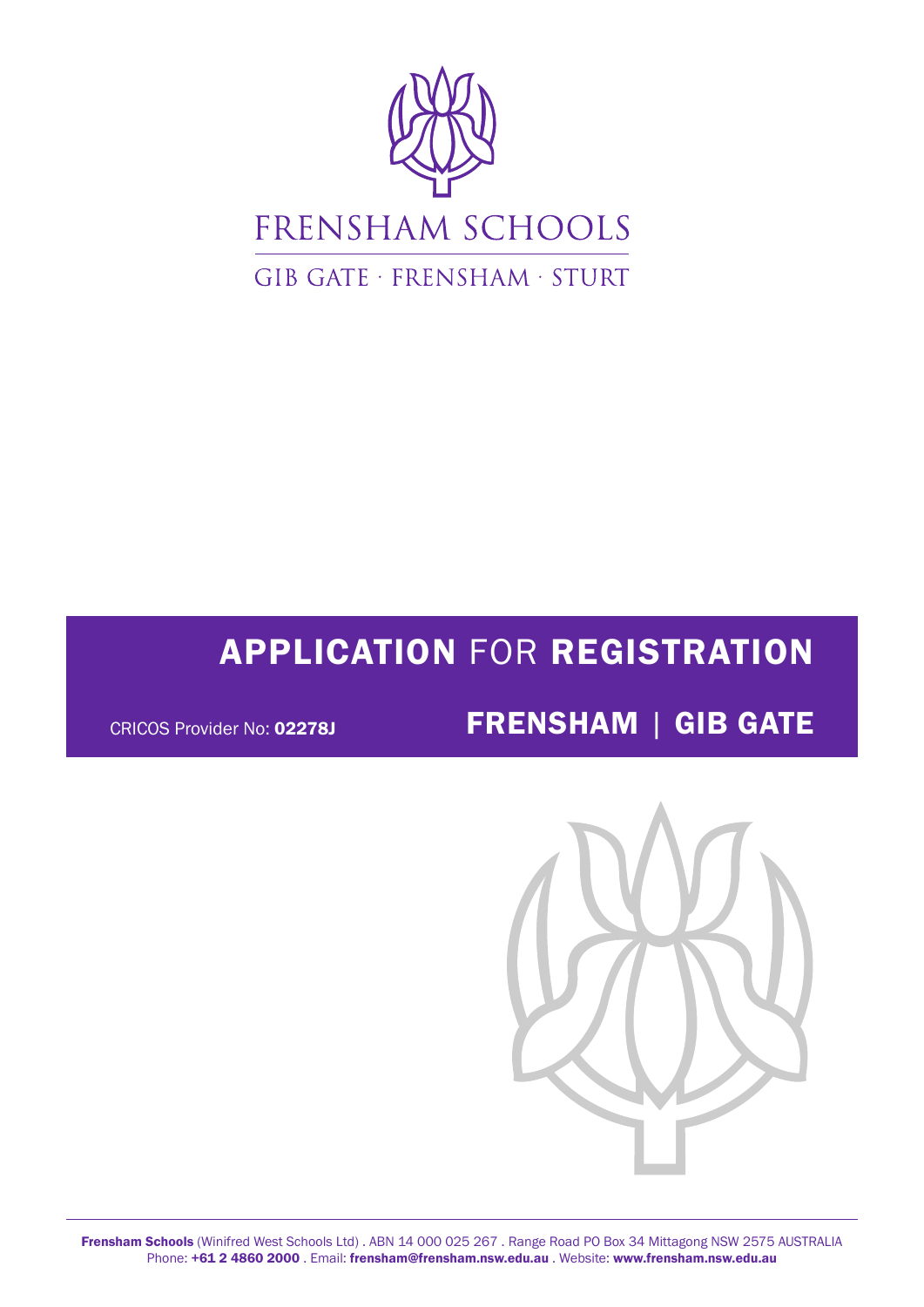

#### APPLICATION FOR REGISTRATION

Return to: PO Box 34 Mittagong NSW 2575 OR email to: registrar@frensham.nsw.edu.au

## STUDENT PARTICULARS

| Given Names:                                                                                                                                              |    |                             |                    | Surname:                  |      |      |  |  |  |  |  |
|-----------------------------------------------------------------------------------------------------------------------------------------------------------|----|-----------------------------|--------------------|---------------------------|------|------|--|--|--|--|--|
| (please underline by which name student is to be known for official records)                                                                              |    |                             |                    |                           |      |      |  |  |  |  |  |
| Date of Birth                                                                                                                                             |    |                             | Sex:               | Female                    | Male |      |  |  |  |  |  |
| <b>Previous Schools</b><br>(most recent listed first)                                                                                                     |    |                             |                    |                           |      |      |  |  |  |  |  |
| Nationality                                                                                                                                               |    |                             | Australian Citizen |                           | Yes  | l No |  |  |  |  |  |
| Religious Denomination                                                                                                                                    |    |                             |                    | <b>Permanent Resident</b> | Yes  | No.  |  |  |  |  |  |
| Is the student of Aboriginal or Torres Strait Islander origin? (For persons of both Aboriginal and Torres Strait Islander origin, mark both 'Yes' boxes.) |    |                             |                    |                           |      |      |  |  |  |  |  |
|                                                                                                                                                           | No | Yes, Torres Strait Islander |                    |                           |      |      |  |  |  |  |  |

| <b>GIB GATE STUDENT REGISTRATION</b> |                     |                                  |                                                 |  |  |  |  |
|--------------------------------------|---------------------|----------------------------------|-------------------------------------------------|--|--|--|--|
| Proposed Calendar Year of Entry      |                     |                                  | Term of Entry: $\Box$ 1<br>2<br>3<br>4          |  |  |  |  |
| Academic Year of Entry               | Preschool           | Kindergarten<br>Yr 1             | Yr 6<br>Yr <sub>2</sub><br>Yr 3<br>Yr 4<br>Yr 5 |  |  |  |  |
| Status on Entry                      | Day Student         | Boarder (Girls from Year 4 only) | Intending to attend Frensham?<br>No.<br>Yes     |  |  |  |  |
| Applicant lives with                 | <b>Both Parents</b> | Mother/s<br>Father/s             | Guardian<br>Other                               |  |  |  |  |
| <b>Parents' Marital Status</b>       | Married<br>De facto | Separated                        | Single<br><b>Divorced</b><br>One deceased       |  |  |  |  |
| Siblings enrolled                    | Current:            |                                  | Past:                                           |  |  |  |  |
| Parent 1 - Past Student?             | No<br>Yes           | Years:                           |                                                 |  |  |  |  |
| Parent 2 - Past Student?             | No<br>Yes           | Years:                           |                                                 |  |  |  |  |
| Other family connection              |                     |                                  |                                                 |  |  |  |  |

| <b>FRENSHAM STUDENT REGISTRATION</b> |                                                      |                                    |  |  |  |  |  |  |
|--------------------------------------|------------------------------------------------------|------------------------------------|--|--|--|--|--|--|
| Proposed Calendar Year of Entry      |                                                      | Term of Entry: [<br>2<br>3<br>4    |  |  |  |  |  |  |
| Academic Year of Entry               | Year 9<br>Year 8<br>Year 10<br>Year 7                | Year 11<br>Year 12                 |  |  |  |  |  |  |
| Status on Entry                      | <b>Full Boarder</b><br>Day Boarder<br>Weekly Boarder |                                    |  |  |  |  |  |  |
| Applicant lives with                 | <b>Both Parents</b><br>Mother/s<br>Father/s          | Guardian                           |  |  |  |  |  |  |
| Parents' Marital Status              | Separated<br>De facto<br>Married                     | Divorced<br>One deceased<br>Single |  |  |  |  |  |  |
| Siblings enrolled                    | Current:                                             | Past:                              |  |  |  |  |  |  |
|                                      |                                                      |                                    |  |  |  |  |  |  |
|                                      |                                                      |                                    |  |  |  |  |  |  |
| Parent 1 - Past Student?             | No<br>Years:<br>Yes                                  |                                    |  |  |  |  |  |  |
| Parent 2 - Past Student?             | No<br>Yes<br>Years:                                  |                                    |  |  |  |  |  |  |
| Other family connection              |                                                      |                                    |  |  |  |  |  |  |
|                                      |                                                      |                                    |  |  |  |  |  |  |
|                                      |                                                      |                                    |  |  |  |  |  |  |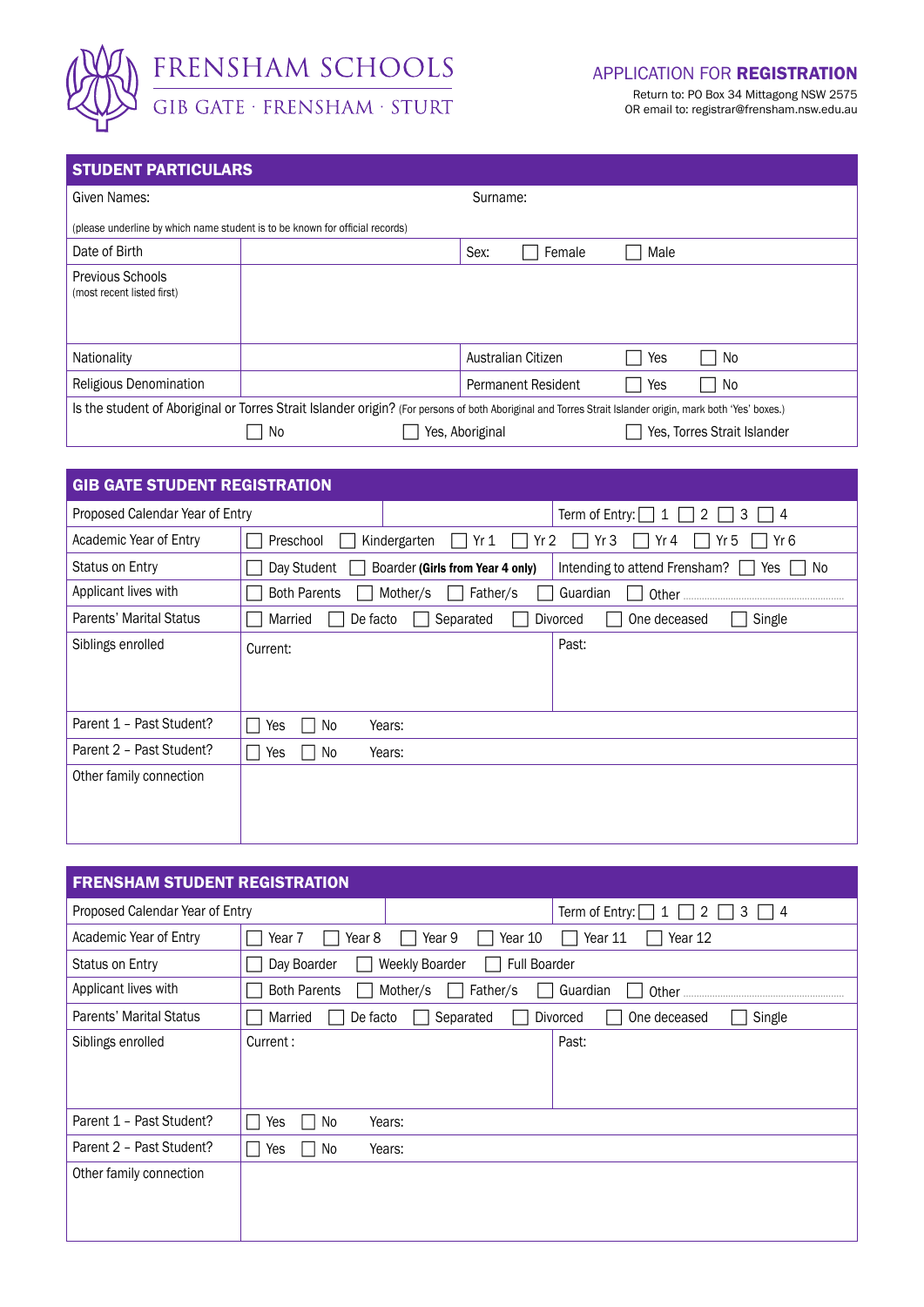

Return to: PO Box 34 Mittagong NSW 2575 OR email to: registrar@frensham.nsw.edu.au

| <b>PARENT 1 / GUARDIAN 1 INFORMATION</b>                        |              |                  |  |  |  |  |  |  |
|-----------------------------------------------------------------|--------------|------------------|--|--|--|--|--|--|
| Title:                                                          | Given Names: | Surname:         |  |  |  |  |  |  |
| (please underline preferred name by which you wish to be known) |              |                  |  |  |  |  |  |  |
| Relationship to student                                         |              |                  |  |  |  |  |  |  |
| Home Address                                                    |              | Suburb/City      |  |  |  |  |  |  |
|                                                                 |              | State & Postcode |  |  |  |  |  |  |
| Postal Address (if different)                                   |              | Suburb/City      |  |  |  |  |  |  |
|                                                                 |              | State & Postcode |  |  |  |  |  |  |
| Telephone - Home                                                |              | Mobile           |  |  |  |  |  |  |
| Email                                                           |              |                  |  |  |  |  |  |  |
| Occupation                                                      |              | Employer         |  |  |  |  |  |  |
| <b>Business Address</b>                                         |              | Telephone        |  |  |  |  |  |  |
| Signature                                                       |              | Date             |  |  |  |  |  |  |
|                                                                 |              |                  |  |  |  |  |  |  |

| Title:                        | Given Names:                                                    | Surname:         |
|-------------------------------|-----------------------------------------------------------------|------------------|
|                               | (please underline preferred name by which you wish to be known) |                  |
| Relationship to student       |                                                                 |                  |
| Home Address                  |                                                                 | Suburb/City      |
|                               |                                                                 | State & Postcode |
| Postal Address (if different) |                                                                 | Suburb/City      |
|                               |                                                                 | State & Postcode |
| Telephone - Home              |                                                                 | Mobile           |
| Email                         |                                                                 |                  |
| Occupation                    |                                                                 | Employer         |
| <b>Business Address</b>       |                                                                 | Telephone        |
| Signature                     |                                                                 | Date             |
|                               |                                                                 |                  |

*This form, accompanied by a non-refundable fee of \$220 (including GST), and signed by parents/guardians ensures a student's name is registered on the Gib Gate/Frensham Registration List. For credit card payment, please fill in the details below:*

|             | Please charge my: $\Box$ Amex $\Box$ Visa $\Box$ Mastercard - in the amount of \$220.00 |  |  |                       |  |  |  |  |                       |
|-------------|-----------------------------------------------------------------------------------------|--|--|-----------------------|--|--|--|--|-----------------------|
| Card No:    |                                                                                         |  |  |                       |  |  |  |  | Expiry date:  /       |
|             |                                                                                         |  |  |                       |  |  |  |  |                       |
|             | <b>OFFICE USE ONLY</b>                                                                  |  |  |                       |  |  |  |  |                       |
| Student ID: |                                                                                         |  |  | Parent/Guardian 1 ID: |  |  |  |  | Parent/Guardian 2 ID: |